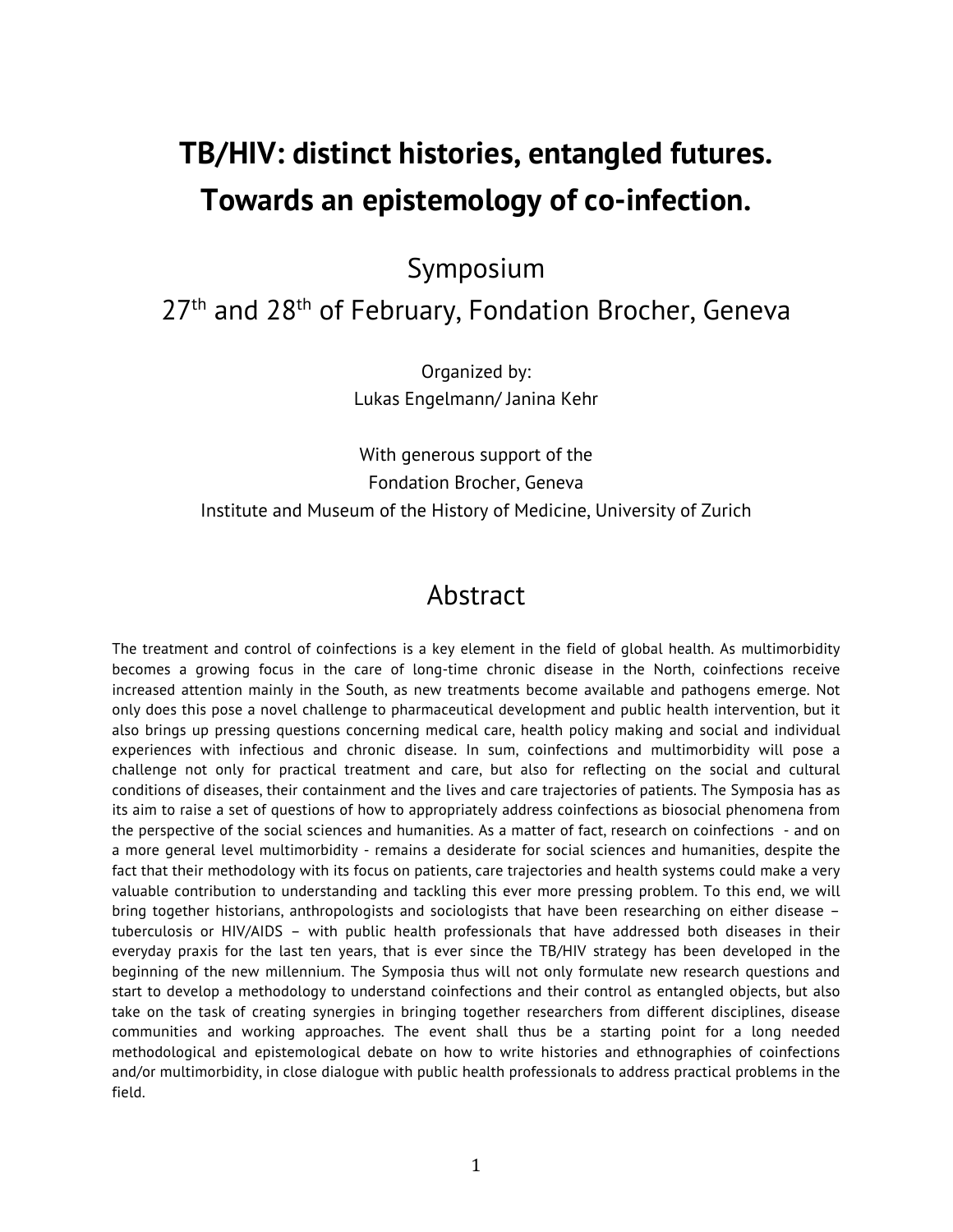## Program

## **February 27th 2014**

#### **9:00-10:00: Welcoming and Introduction**

Lukas Engelmann / Janina Kehr – Beyond single diseases

## **Session 1: Between Separation and Integration**

#### **10:00-11:30:**

Gerald Oppenheimer - AIDS as a Disease of Co-Infection: Its Meaning and Implications for Epidemiology and TB Public Health Policy

Flurin Condrau – The End of Disease Biographies? Writing the History of Infectious Diseases under the Challenge of Coinfection

#### **11:30 - 11:45: Coffee break**

#### **11:45 - 13:00**

Haileyesus Getahun (WHO) – 'Evolution of global public health response on the HIV-associated TB: the bottlenecks and the enablers Peter Godfrey-Faussett (UNADIS) - tba

#### **13:00 - 14:30: Lunch Break**

#### **14:30 - 17:00**

Hella von Unger / Dennis Odukoya - The different iconographies of HIV and TB Amrita Daftary - The contrasting cultures of TB/HIV health care Laurent Vidal - Struggle against AIDS and tuberculosis: Ideal and ideology of integration

#### **17:00 - 17:30 Break**

#### **17:30 - 19:00**

Salmaan Keshavee - Keynote (tba)